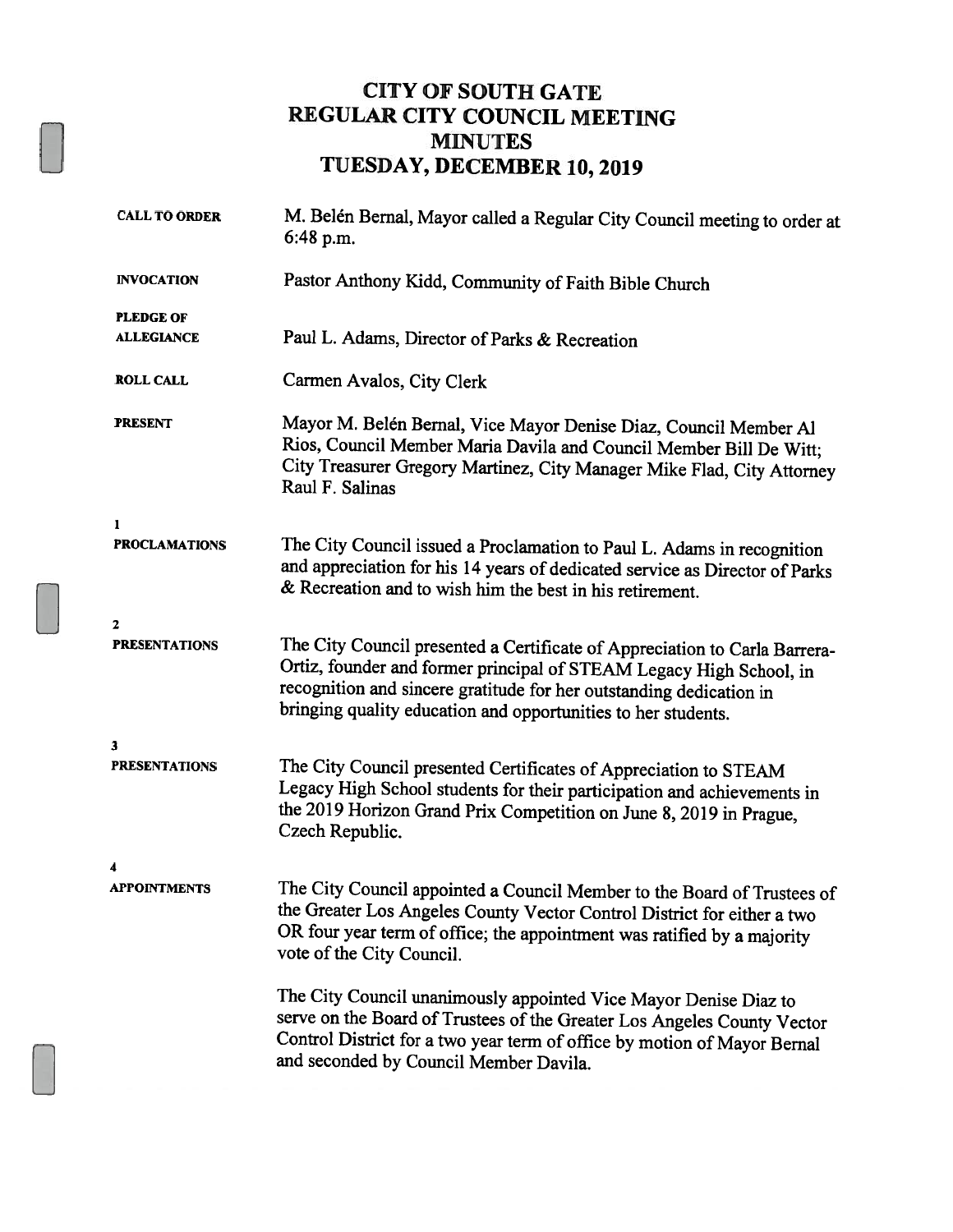5 CONDITIONAL USE The City Council conducted <sup>a</sup> Public Hearing and adopted Resolution No. 7895 entitled - A Resolution of the City Council of City of South Gate affirming the Planning Commission's November 5, <sup>2019</sup> denial of Amendment No. <sup>2</sup> to Conditional Use Permit No. 334, which would have legalized an existing unpermitted spray paint booth at the business known as Espinoza's Body Shop located at <sup>8602</sup> Long Beach Boulevard by Council Member De Witt and seconded by Mayor Bernal.

> Mike Flad, City Manager explained the process for tonight's Public Hearing.

Joe Perez, Director of Community Development gave <sup>a</sup> brief presentation on this item.

Mayor Bernal opene<sup>d</sup> the public hearing and asked if anyone in the audience wishes to speak on this item.

Karla Espinoza, Owner of the body shop, and Francisco Pedro, Manager ofthe body shop addressed City Council on the issues with the body shop.

Catalina Zaragoza, <sup>2824</sup> Ardmore Avenue, stated that she has lived near the body shop for <sup>17</sup> years and the odor had never bothered her.

Mario, Manager of the body shop, spoke about the Air Quality Management District (AQUMD) Rule 219.

Nick Godoy, 8611 San Gabriel Avenue, spoke in support of the body shop.

Virginia Johnson, 5751 McKinley Avenue, wanted to know if the resident that has issued the complaints was also notified about the hearing tonight.

Mayra Garcia, <sup>2828</sup> Ardmore Avenue, explained the circumstances that led her to file the complaint.

Arturo Hemandez, <sup>2828</sup> Ardmore Avenue, also complained about the fumes coming from the body shop.

Jessie Marquez, Ardmore Avenue, spoke on behalf of the body shop.

Angel Herrera, 8995 San Carlos Avenue, spoke on behalf of the body shop.

Seeing no one else come forward, Mayor Bernal closed the public hearing.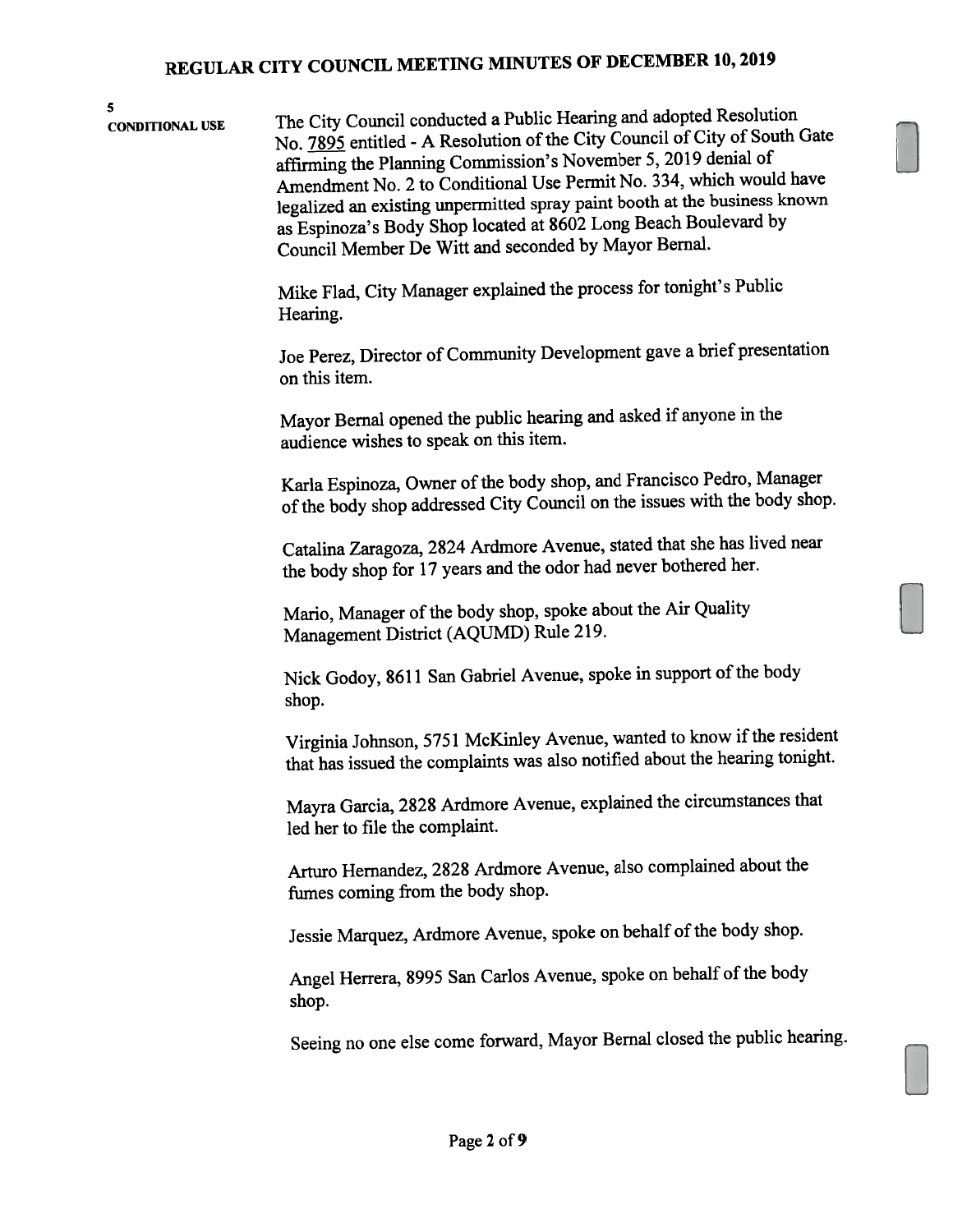S CONDITIONAL USE

CONTINUED Council Member De Witt asked about the timeline of when the City became aware of the complaint.

> Mr. Perez responded that the City did not know the spray booth until the complaint was filed. As a result of the complaint, per City policy, we went out and conducted an inspection at which time we found the unpermitted spray booth on the premises.

> Council Member De Witt asked if this was a new business applying for a permit would it be allowed.

Mr. Perez answered yes with <sup>a</sup> Conditional Use Permit.

Mayor Bernal asked if we received notice from AQMD about the permits they issued.

Mr. Perez answered not we are aware of as these were issued in <sup>2002</sup> and 2008.

Mr. Perez informed Council that there was <sup>a</sup> document that was turned into the City Clerk's Office after the agenda was prepared and staff has provided a hard copy of that. It is from a resident indicating that a resident issued <sup>a</sup> complaint with the AQMD.

Mayor Bemal asked the City Attorney what the AQMD allows with Rule <sup>219</sup> supersedes what the City allows in their CUP.

City Attorney Salinas stated that the Cities authority lies in its ability to control its land use and this is <sup>a</sup> land use decision. Based on the zoning we get to decide if <sup>a</sup> particular business complies with the designated land use and zoning requirements. The AQMD may pass regulations in regards to air particles that are born into the air. The AQMD has no authority to overrule the determination made by the City which may be causing some confusion with the property owners.

Vice Mayor Diaz asked if we know what the financial impact will be on the business.

Mr. Perez stated that we do not know the financial impact or the frequency of the use of the equipment. The Planning Commission mentioned in there deliberation they also expressed this concern however in their discussion it came down to the balancing of impacts. At the end the Planning Commission felt that the weight of the potential negative impact to those sensitive uses outweighed the financial considerations of the business.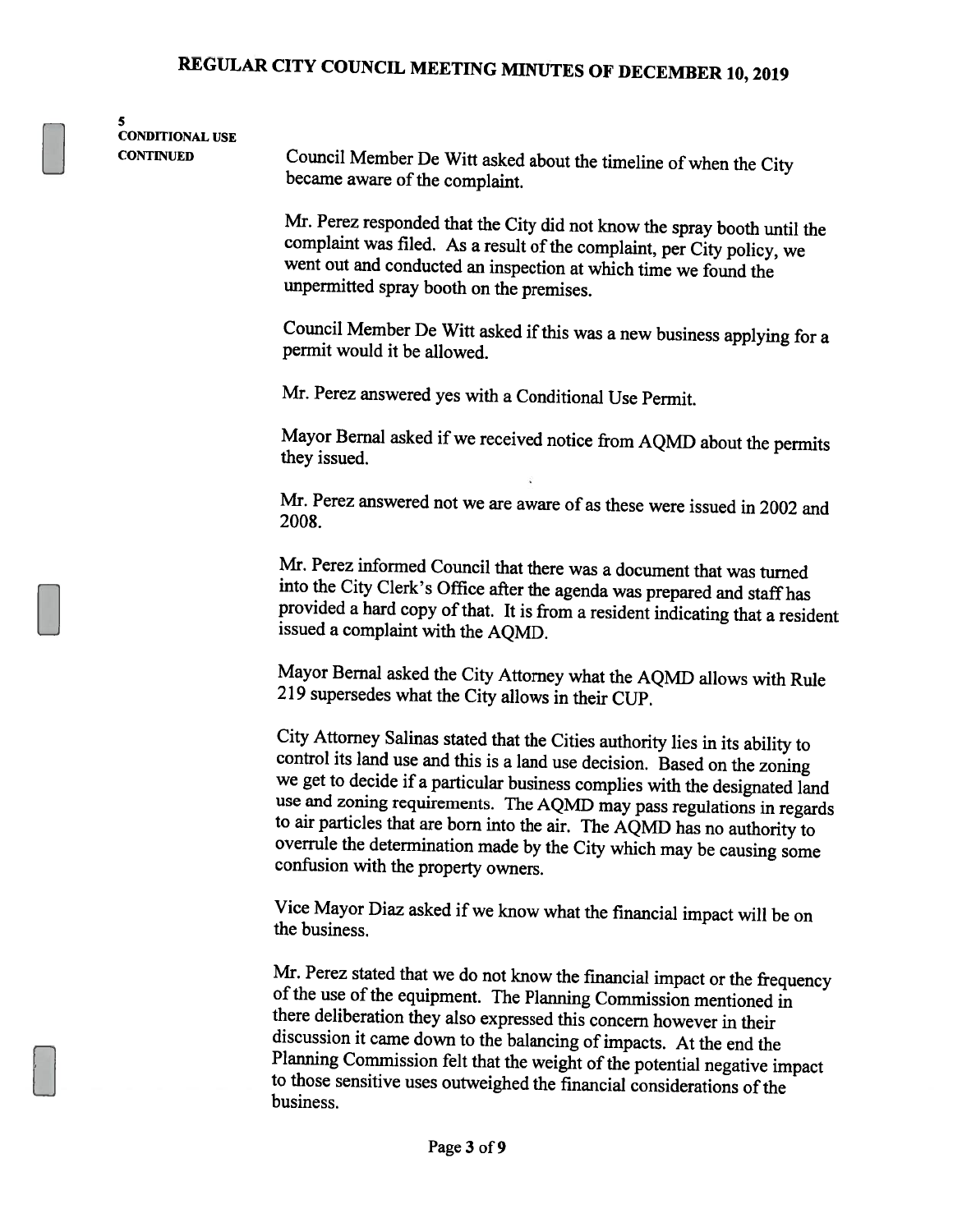| 5                                                  |                                                                                                                                                                                                                                                                                                    |  |  |  |  |
|----------------------------------------------------|----------------------------------------------------------------------------------------------------------------------------------------------------------------------------------------------------------------------------------------------------------------------------------------------------|--|--|--|--|
| <b>CONDITIONAL USE</b><br><b>CONTINUED</b>         | Mayor Bernal feels that it is important to go back to what was approved<br>originally and recognizes that there are now concerns with air quality and<br>the school being built near to the small business. She asked if the business<br>owners are also the property owners.                      |  |  |  |  |
|                                                    | Mr. Perez answered that he believes they lease the property.                                                                                                                                                                                                                                       |  |  |  |  |
|                                                    | Council Member Rios has concerns about intensifying the output of the<br>chemicals if they were to grant a CUP.                                                                                                                                                                                    |  |  |  |  |
|                                                    | ROLL CALL: Mayor Bernal, yes; Vice Mayor Diaz, no; Council Member<br>Davila, yes; Council Member Rios, yes; Council Member De Witt, yes                                                                                                                                                            |  |  |  |  |
| <b>COMMENTS FROM</b><br>THE AUDIENCE               | Mr. Campos, 8467 San Vincente Avenue, is concerned about noise from<br>his neighbors business that is run from his home.                                                                                                                                                                           |  |  |  |  |
|                                                    | Imelda Quevas, 10133 San Carlos Avenue, Apartment D, is concerned<br>about safety in her apartment building.                                                                                                                                                                                       |  |  |  |  |
|                                                    | Jose Maldonado, 10133 San Carlos Avenue, Apartment A, is also<br>concerned with the safety in his apartment building.                                                                                                                                                                              |  |  |  |  |
|                                                    | Frank, 8127 San Vincente Avenue, spoke on the safety issues at 10133<br>San Carlos.                                                                                                                                                                                                                |  |  |  |  |
|                                                    | Virginia Johnson, 5751 McKinley Avenue, complained about Azalea<br>Queen and Grand Marshall not having a car in the Christmas Parade.                                                                                                                                                              |  |  |  |  |
|                                                    | Nick Godoy, 8611 San Gabriel Avenue, complained about the street<br>sweeper, traffic and parking issues.                                                                                                                                                                                           |  |  |  |  |
|                                                    | Greg Martinez, 2603 Ohio Avenue, provided City Council 2016, 2017,<br>2018, & 2019 concessionary reports for the JAA.                                                                                                                                                                              |  |  |  |  |
| <b>REPORTS AND COMMENTS</b><br>FROM CITY OFFICIALS | Jackie Acosta, Administrative Services, reported that the City has sold its<br>bonds last Thursday. The net present savings was about \$84,000 more<br>than anticipated.                                                                                                                           |  |  |  |  |
|                                                    | Randy Davis, Police Chief announced that the Pageant of the Trees was<br>very successful and Santa Cop is coming up very soon. He also stated that<br>the Police Department has its Special Problems Unit and CIT Unit. They<br>have made some arrests and are also working with Code Enforcement. |  |  |  |  |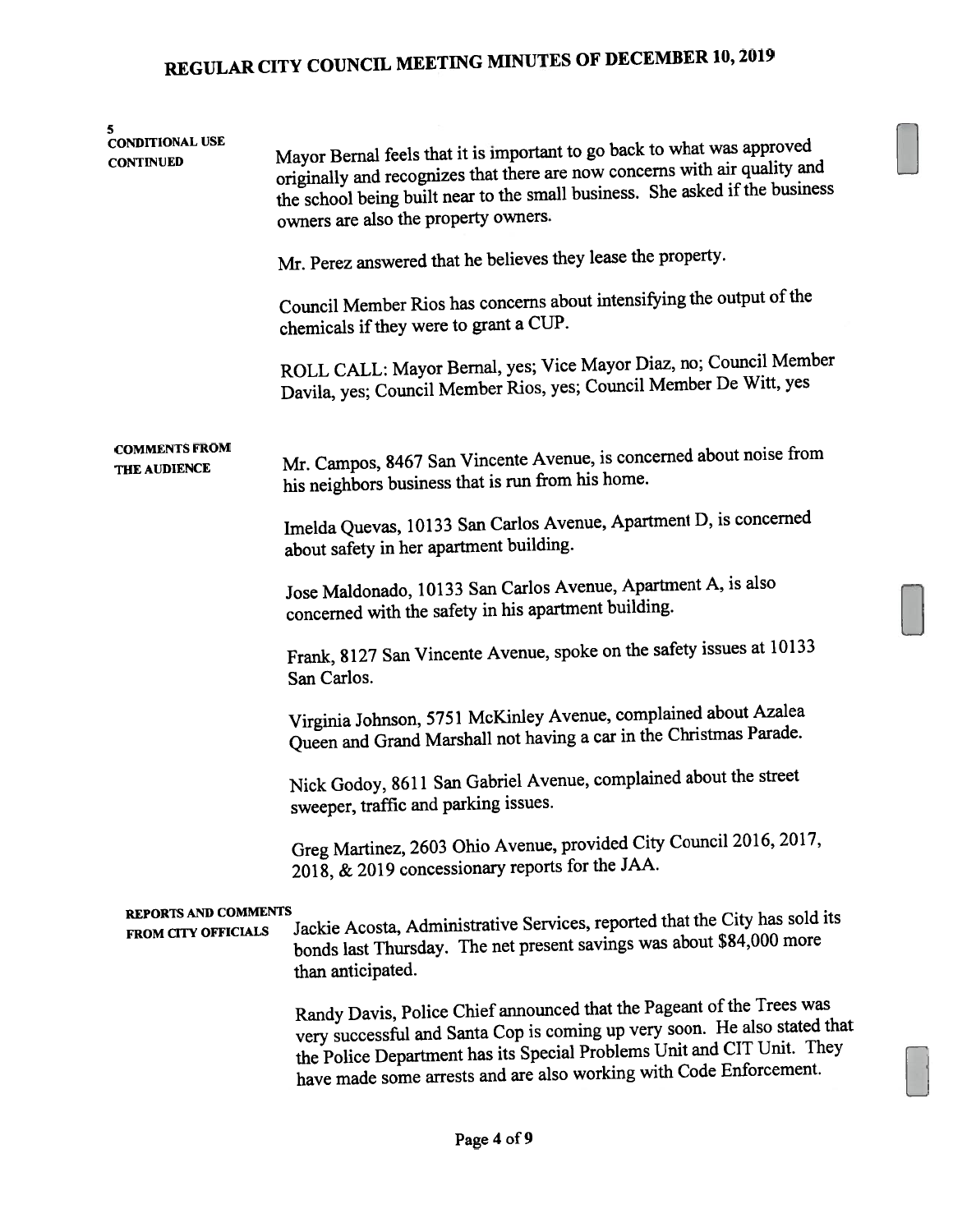#### REPORTS AND COMMENTS FROM CITY OFFICIALS

CONT'D Mike Flad, City Manager, thanked the City Council for the opportunity to participate with everyone in the events that took <sup>p</sup>lace this past weekend at both the Parks and the Police Department. He wished everyone <sup>a</sup> happy holidays.

> Raul F. Salinas, City Attorney, explained the procedures that the Council must follow during Public Comments.

Greg Martinez, City Treasurer, complimented the Police Department on <sup>a</sup> very beautiful Pageant of the Trees. He thanked the Chamber of Commerce for allowing his office to tow <sup>a</sup> trailer of Boy Scouts during the Christmas Parade and wished everyone <sup>a</sup> Happy Holidays.

Carmen Avalos, City Clerk, announced that the nomination period for the upcoming election closes tomorrow. She wished everyone <sup>a</sup> Happy Holidays.

Council Member De Witt, acknowledged the volunteers that work with the youth organizations and believes that staff is working to make sure that all organizations are filing the correct paperwork. He wished everyone <sup>a</sup> Merry Christmas and Happy Holiday.

Council Member Davila, wished everyone <sup>a</sup> Merry Christmas and Happy Holiday. She attended both the Pageant of the Trees and the Christmas Parade. They were both great events.

Council Member Rios, congratulated Council Member Davila for receiving the Life Time Achievement award from the Pageant of the Trees. He attended the Census Complete Count Meeting last week. He also wished everyone Happy Holidays.

Vice Mayor Diaz, stated that the City was acknowledged by Rivers L.A. She met with Waste Management to discuss more education options for the community. She attended the State of the County by Janice Hahn. At the meeting they said that the County has <sup>a</sup> mobile legal help team and the Vice Mayor would like to see this program come to South Gate. She attended with the Mayor the NALEO Finance and Bonds. She wished everyone <sup>a</sup> Happy Holiday and is looking forward to working together in the New Year.

Mayor Bemal, thanked staff for their work. She attended the NALEO Finance and Bonds Workshop. She highly recommends that her colleagues attend this workshop. She enjoyed the parade and the Tree Lighting Ceremony.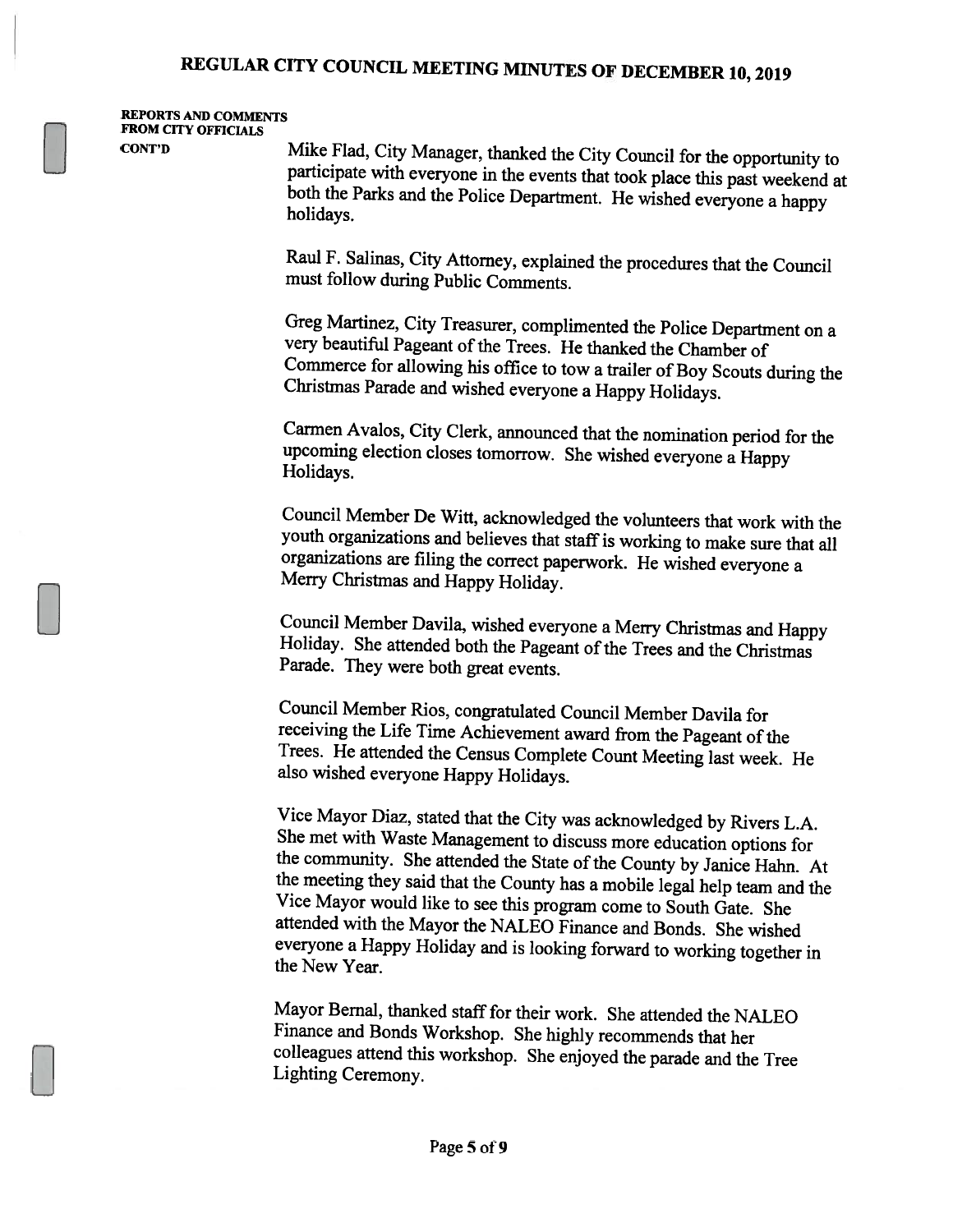| <b>REPORTS AND COMMENTS</b><br><b>FROM CITY OFFICIALS</b> |                                                                                                                                                                                                                                                                                                                                                                                                                                                                                                                                                                                                                |  |  |
|-----------------------------------------------------------|----------------------------------------------------------------------------------------------------------------------------------------------------------------------------------------------------------------------------------------------------------------------------------------------------------------------------------------------------------------------------------------------------------------------------------------------------------------------------------------------------------------------------------------------------------------------------------------------------------------|--|--|
| <b>CONT'D</b>                                             | Mayor Bernal addressed the comments regarding the JAA by asking the<br>staff to bring a report forward in January explaining what has happened<br>since the initial request. She is in favor of these programs and said that it<br>is not only about the JAA but making sure that we as a staff, as a Council<br>are upholding what the contracts state.                                                                                                                                                                                                                                                       |  |  |
| <b>DEVIATE FROM</b><br><b>THE AGENDA</b>                  | At this time, there being no objections, Mayor Bernal stated that items 18<br>and 19 would be considered out of its regular agenda order.                                                                                                                                                                                                                                                                                                                                                                                                                                                                      |  |  |
| 18<br><b>SISTER CITIES</b>                                | The City Council unanimously approved A and B by motion of Council<br>Member Rios and seconded by Council Member Davila.                                                                                                                                                                                                                                                                                                                                                                                                                                                                                       |  |  |
|                                                           | Approved the South Gate Sister Cities Program Policy Guidelines;<br>a.<br>and                                                                                                                                                                                                                                                                                                                                                                                                                                                                                                                                  |  |  |
|                                                           | Directed staff to prepare a program budget, list of goals and<br>b.<br>schedule of activities to form a sister city relationship with Beihai,<br>China.                                                                                                                                                                                                                                                                                                                                                                                                                                                        |  |  |
| 19<br><b>POLITICAL</b><br><b>SUPPORT</b>                  | The City Council unanimously adopted Resolution No. $7896$ entitled $-A$<br>Resolution of the City Council of City of South Gate supporting the<br>Tenant Protection Act of 2019, Assembly Bill No. 1482 (Chiu), which<br>establishes annual limits on rent increases and requires just cause in order<br>to evict a tenant prior to the effective date of January 1, 2020 by motion of<br>Council Member Davila and seconded by Council Member De Witt.<br>Vice Mayor Diaz requested that staff bring a report to Council about how<br>other cities are dealing with this and what options we have as a City. |  |  |
| <b>EXCUSED FROM</b><br><b>MEETING</b>                     | At this time, Mayor Bernal, was excused from the meeting and departed<br>from the Council Chambers.                                                                                                                                                                                                                                                                                                                                                                                                                                                                                                            |  |  |
| <b>CONSENT CALENDAR</b>                                   | Agenda Items 7, 10, 12, 14, 15, 16 and 17 were unanimously approved by<br>motion of Council Member Davila and seconded by Council Member De<br>Witt. Mayor Bernal was absent. Items 8, 9, and 13 were pulled for<br>separate discussion.                                                                                                                                                                                                                                                                                                                                                                       |  |  |
|                                                           | This item was removed from the Agenda.                                                                                                                                                                                                                                                                                                                                                                                                                                                                                                                                                                         |  |  |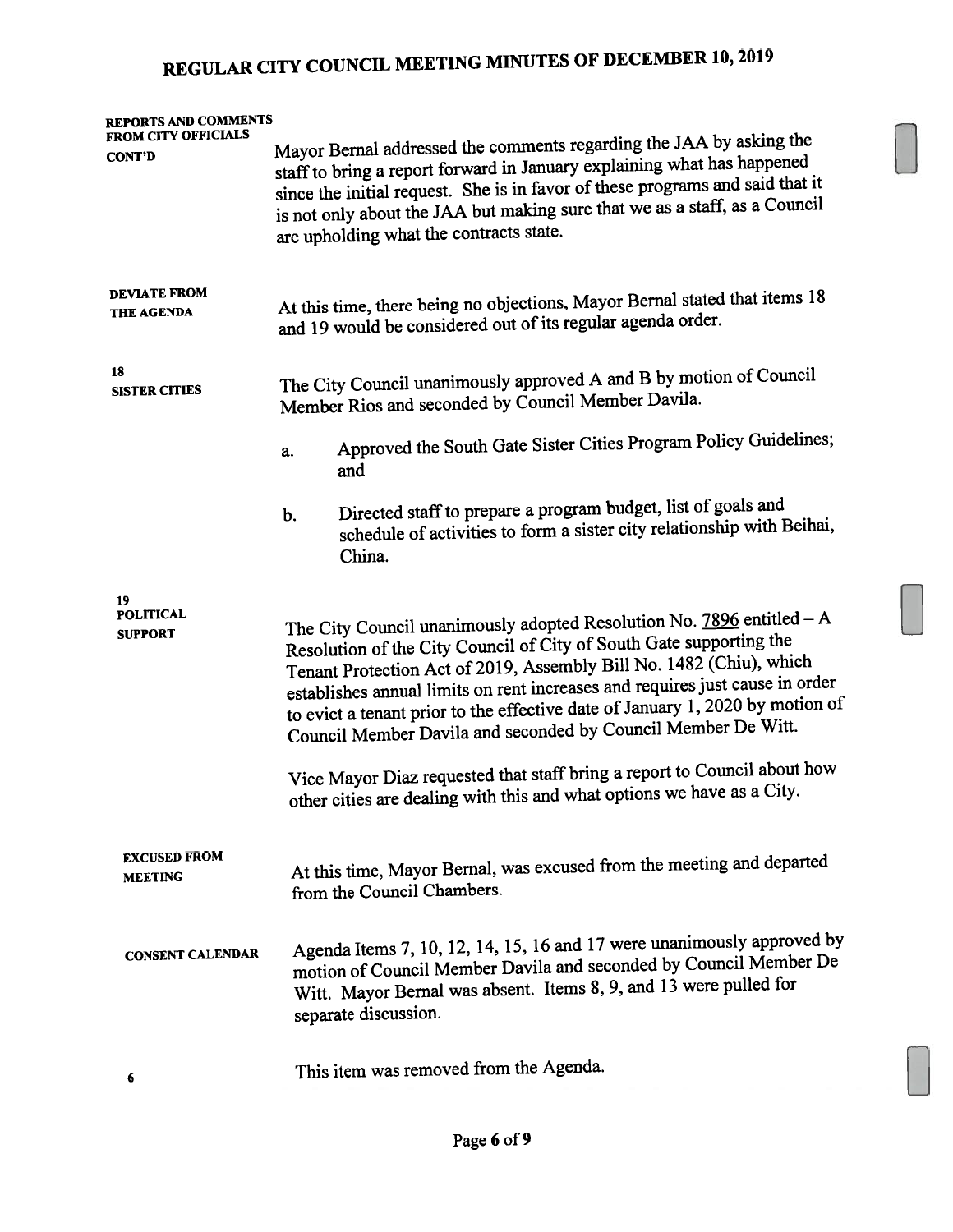| 7<br><b>YOUTH</b>       |                                                               |                                                                                                                                                                                                                                                                                                                                               |  |  |
|-------------------------|---------------------------------------------------------------|-----------------------------------------------------------------------------------------------------------------------------------------------------------------------------------------------------------------------------------------------------------------------------------------------------------------------------------------------|--|--|
| <b>EMPLOYMENT</b>       | The City Council approved A, B and C during Consent Calendar. |                                                                                                                                                                                                                                                                                                                                               |  |  |
|                         | a.                                                            | Approved an Agreement (Contract No. 3565) with the<br>Conservation Corp of Long Beach for a Youth Employment<br>Internship Program (Program) to provide part-time interns with<br>jobs within the City's Parks & Recreation Department for a six<br>month term, in an amount not to exceed \$60,000;                                          |  |  |
|                         | b.                                                            | Authorized the Mayor to execute the Agreement in a form<br>acceptable to the City Attorney; and                                                                                                                                                                                                                                               |  |  |
|                         | c.                                                            | Authorized the Director of Parks & Recreation to execute any<br>additional documents as may be required to properly implement<br>and manage this Program.                                                                                                                                                                                     |  |  |
| 8<br><b>SOUNDWALL</b>   | absent.                                                       | The City Council approved A, B, and C by motion of Council Member<br>Davila and seconded by Council Member De Witt. Mayor Bernal was                                                                                                                                                                                                          |  |  |
|                         | a.                                                            | Approved an Agreement (Contract No. 3566) with Ortiz<br>Enterprises, Inc., for the Construction of the Retaining Wall No.<br>945 and Soundwall No. 949, Caltrans Contract 07-298014, City<br>Project No. 587-ST, and the Construction of Soundwall No. 935<br>and No. 937, City Project No. 547-ST in an amount not-to-exceed<br>\$6,692,129; |  |  |
|                         | $b$ .                                                         | Authorized the City Manager to approve up to \$750,000 in<br>construction change orders to be funded with construction<br>contingency funds; and                                                                                                                                                                                              |  |  |
|                         | c.                                                            | Authorized the Mayor to execute an agreement in a form<br>acceptable to the City Attorney.                                                                                                                                                                                                                                                    |  |  |
| <b>REJOINED MEETING</b> |                                                               | Mayor Bernal rejoined the Council prior to the discussion of Item 9.                                                                                                                                                                                                                                                                          |  |  |
| 9<br><b>USED OIL</b>    |                                                               |                                                                                                                                                                                                                                                                                                                                               |  |  |
| <b>RECYCLING</b>        | Rios.                                                         | The City Council unanimously approved A, B, and C by motion of<br>Council Member De Witt and seconded by seconded by Council Member                                                                                                                                                                                                           |  |  |
|                         | a.                                                            | Ratified Contract No. 3324 with John. L. Hunter and Associates,<br>Inc., which was administratively approved in accordance with<br>Section 1.54.350 of the Municipal Code, for management services<br>of the Used Oil Recycling and Beverage Container Recycling<br>Program (Programs) for a one year term, in the amount of \$47,300;        |  |  |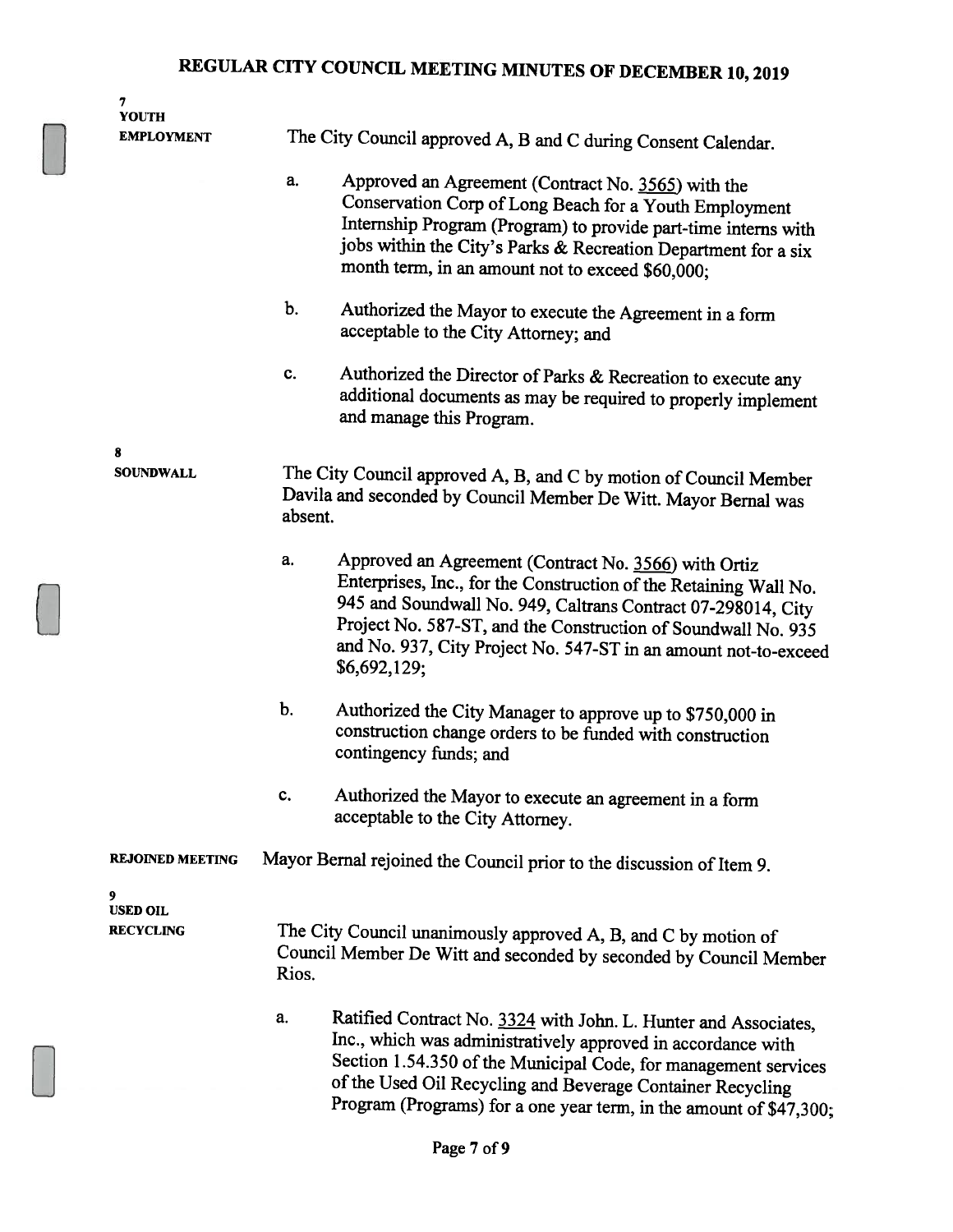| USED OIL<br><b>RECYCLING</b>  |           |                                                                                                                                                                                                                                                                  |
|-------------------------------|-----------|------------------------------------------------------------------------------------------------------------------------------------------------------------------------------------------------------------------------------------------------------------------|
| <b>CONT'D</b>                 | b.        | Approved Amendment No. 1 to Contract No. 3324 retroactively<br>extending the term from June 30, 2018 through June 30, 2020, for<br>continued management services of the Programs, in an amount not-<br>to-exceed \$47,300 per year, for a total of \$94,600; and |
|                               | c.        | Authorized Mayor to execute Amendment No. 1 in a form<br>acceptable to the City Attorney.                                                                                                                                                                        |
| 10<br><b>HILDRETH PARKING</b> | Calendar. | The City Council unanimously approved A and B during Consent                                                                                                                                                                                                     |
|                               | a.        | Accepted completion of construction, effective October 8, 2019, of<br>Hildreth Avenue Traffic Mitigation Project, City Project No. 600-<br>ST completed by E. C. Construction Co.; and                                                                           |
|                               | b.        | Directed the City Clerk to file a Notice of Completion with the Los<br>Angeles County Registrar Recorder's Office.                                                                                                                                               |
| 11                            |           | This item was removed from the Agenda.                                                                                                                                                                                                                           |
| 12<br><b>BUDGET</b>           |           | The City Council unanimously authorized the carryover of unspent budget<br>appropriations from Fiscal Year 2018/19 to Fiscal Year 2019/20 in the<br>account numbers detailed in Exhibit A during Consent Calendar.                                               |
| 13<br><b>SPECIAL EVENTS</b>   |           | The City Council unanimously approved A, B, and C by motion of<br>Council Member Rios and seconded by Council Member Rios.                                                                                                                                       |
|                               | a.        | Approved the request of Jack Leavitt for a Music Festival Event<br>(Event) with limited alcohol service at South Gate Park in August<br>of 2020;                                                                                                                 |
|                               | b.        | Directed staff to negotiate an agreement with the music festival<br>producer and present the agreement to the City Council for formal<br>approval at a future City Council Meeting; and                                                                          |
|                               | c.        | Directed staff to prepare a Resolution to include restrictions and<br>conditions of approval to allow limited alcohol service during the<br>Event and present it to the City Council for adoption at a future<br>City Council Meeting.                           |

D